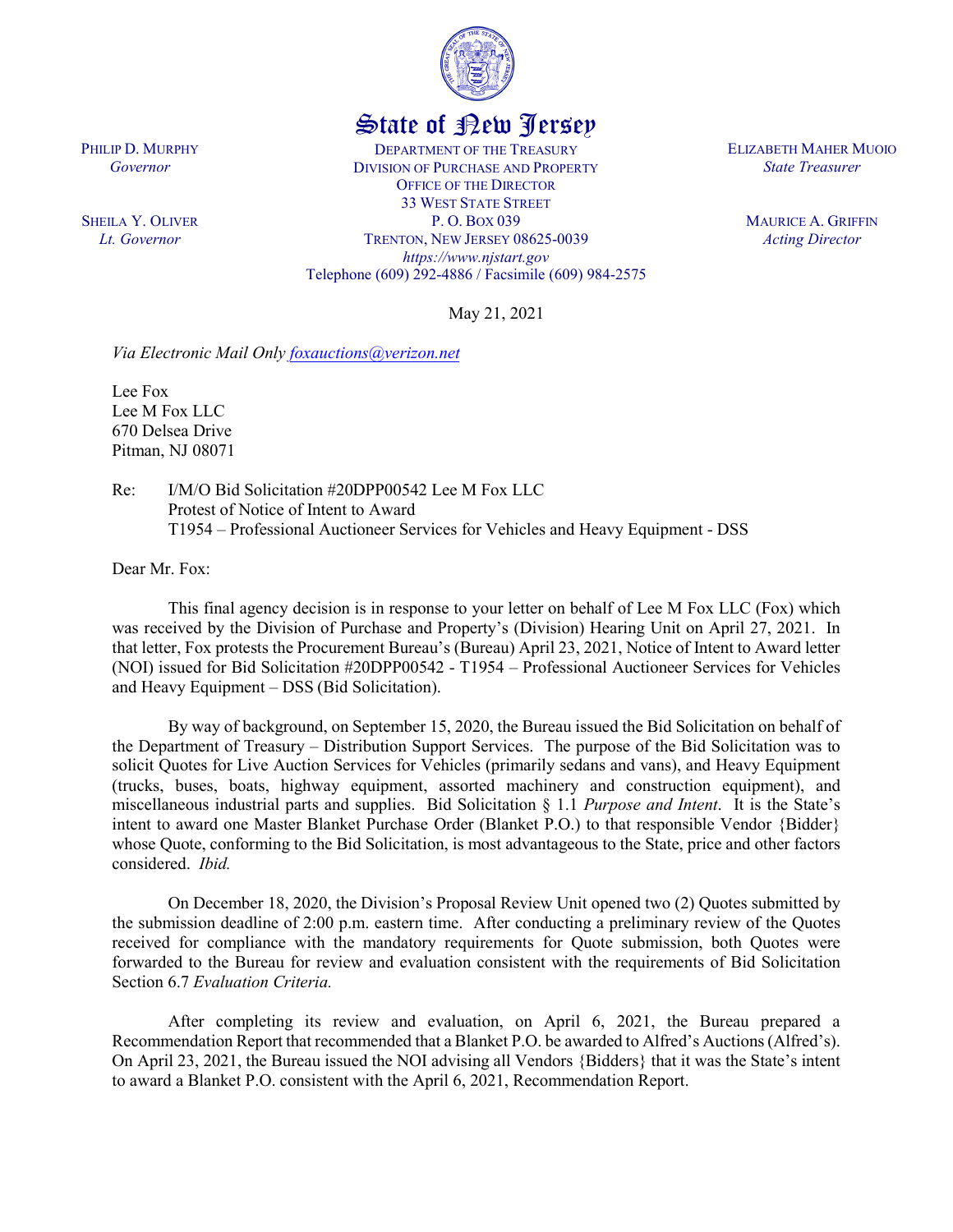On April 27, 2021, Fox wrote to the Bureau stating that it was protesting the intended award of a Blanket P.O. to Alfred's. That protest was forwarded to the Division's Hearing Unit. In summary, Fox alleges that Alfred's: (1) did not "submit an accurate and truthful Ownership Disclosure Statement;" (2) was operating the company without the required worker's compensation insurance; and, (3) did not comply with the requirements of Bid Solicitation Section 3.5 Auction Equipment and Supplies. Fox April 27, 2021, protest. Further, Fox questions Alfred's ability to successfully complete the Scope of work required and questions why the State did not engage in multiple rounds of negotiations. *Ibid.* Alfred's was provided the opportunity to respond to the protest and submitted a response to the Division's Hearing Unit on April 30, 2021.

In consideration of Fox's protest, I have reviewed the record of this procurement, including the Bid Solicitation, the Quotes received, Fox's protest, Alfred's response, the relevant statutes, regulations, and case law. This review of the record has provided me with the information necessary to determine the facts of this matter and to render an informed final agency decision on the merits of the protest.

Fox alleges that "The Ownership Disclosure Statement submitted by Alfred's Auction Service LLC in Bid Solicitation 20DPP00542 is not an accurate and truthful Ownership Disclosure Statement." Fox April 27, 2021 protest.

As set forth in Bid Solicitation Section 4.4 *Quote Content*, the subject procurement required the submission of the following information in order for the Vendor {Bidder} to be eligible for an award:

- Section 1 Forms (Sections 4.4.1 and 4.4.2).
- Section 2 Vendor {Bidder} Demonstration of its Ability to Complete the Scope of Work (Section 4.4.3);
- Section 3 Financial Capability of the Vendor {Bidder} (Section 4.4.4);
- Section 4 Any other miscellaneous documents to be included by the Vendor {Bidder} and
- Section 5 State-Supplied Price Sheet (Section 4.4.5).

Among those forms required to be submitted with the Quote is the *Ownership Disclosure Form.* With respect to ownership, the New Jersey Legislature, in implementing N.J.S.A. 52:25-24.2, mandated that a Vendor {Bidder} must supply its ownership information, prior to or with its Quote, to be eligible to enter into a Blanket P.O. with the State. N.J.SA. 52:25-24.2 states in pertinent part:

> No corporations, partnership, or limited liability company shall be awarded any [Blanket P.O] nor shall any agreement be entered into for the performance of any work or the furnishing of any materials or supplies, the cost of which is to be paid with or out of any public funds, by the State, or any county, municipality or school district, or any subsidiary agency of the State, or of any county, municipality or school district, or by any authority, board, or commission which exercises governmental functions, unless prior to the receipt of the bid or accompanying the bid, of said corporation, said partnership, or said limited liability company there is submitted a statement setting forth the names and addresses of all stockholders in the corporation who own 10 percent or more of its stock, of any class, or of all individual partners in the partnership who own a 10 percent or greater interest therein, or of all members in the limited liability company who own a 10 percent or greater interest therein as the case may be, shall also be listed. The disclosure shall be continued until names and addresses of every noncorporate stockholder, and individual partner, and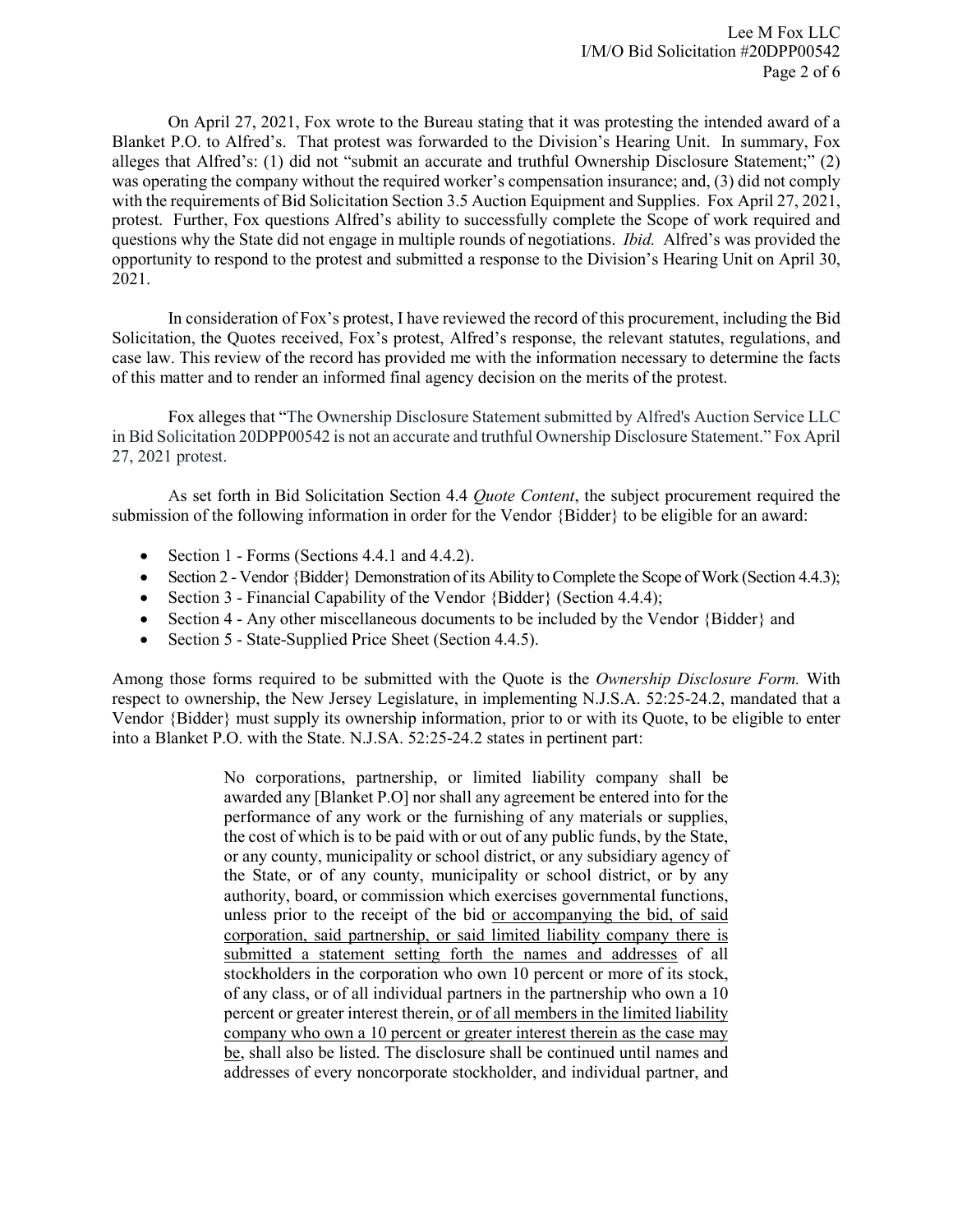member exceeding the 10 percent ownership criteria established in this act, has been listed.

[*Emphasis added.*]

The *Ownership Disclosure Form* is specifically discussed in Bid Solicitation Section § 4.4.1.2.1 which states in relevant part:

> Pursuant to N.J.S.A. 52:25-24.2, in the event the Vendor {Bidder} is a corporation, partnership or limited liability company, the Vendor {Bidder} must complete an Ownership Disclosure Form.

> A current completed Ownership Disclosure Form must be received prior to or accompany the submitted Quote. A Vendor's {Bidder's} failure to submit the completed and signed form with its Quote will result in the rejection of the Quote as non-responsive and preclude the award of a Blanket P.O. to said Vendor {Bidder} unless the Division has on file a signed and accurate Ownership Disclosure Form dated and received no more than six (6) months prior to the Quote submission deadline for this procurement. If any ownership change has occurred within the last six (6) months, a new Ownership Disclosure Form must be completed, signed and submitted with the Quote.

> In the alternative, to comply with this section, a Vendor {Bidder} with any direct or indirect parent entity which is publicly traded may submit the name and address of each publicly traded entity and the name and address of each person that holds a 10 percent or greater beneficial interest in the publicly traded entity as of the last annual filing with the federal Securities and Exchange Commission or the foreign equivalent, and, if there is any person that holds a 10 percent or greater beneficial interest, also shall submit links to the websites containing the last annual filings with the federal Securities and Exchange Commission or the foreign equivalent and the relevant page numbers of the filings that contain the information on each person that holds a 10 percent or greater beneficial interest. N.J.S.A. 52:25-24.2.

> Vendors {Bidders} using *NJSTART* to submit a Quote shall make the appropriate certification on the "Maintain Terms and Categories" Tab within its profile by checking the applicable box and, if required, completing and attaching the shortened Ownership Disclosure Form. Vendors {Bidders} not using *NJSTART* to submit a Quote must complete the full Ownership Disclosure Form located on the Division's website.

In order to make this process of certifying easier, the Division provides to the bidding community the *Ownership Disclosure Form* to be completed in order for Vendor {Bidder} to comply with the statutory requirements.

A review of the record of this procurement reveals that on October 20, 2020, Alfred's submitted Quote No. 00004934. With the Quote, Alfred's uploaded the *Ownership Disclosure Form*. As shown on the screenshot below, the submitted *Ownership Disclosure Form* indicated that there were no 10% or greater owners of the Vendor {Bidder}, a limited liability company.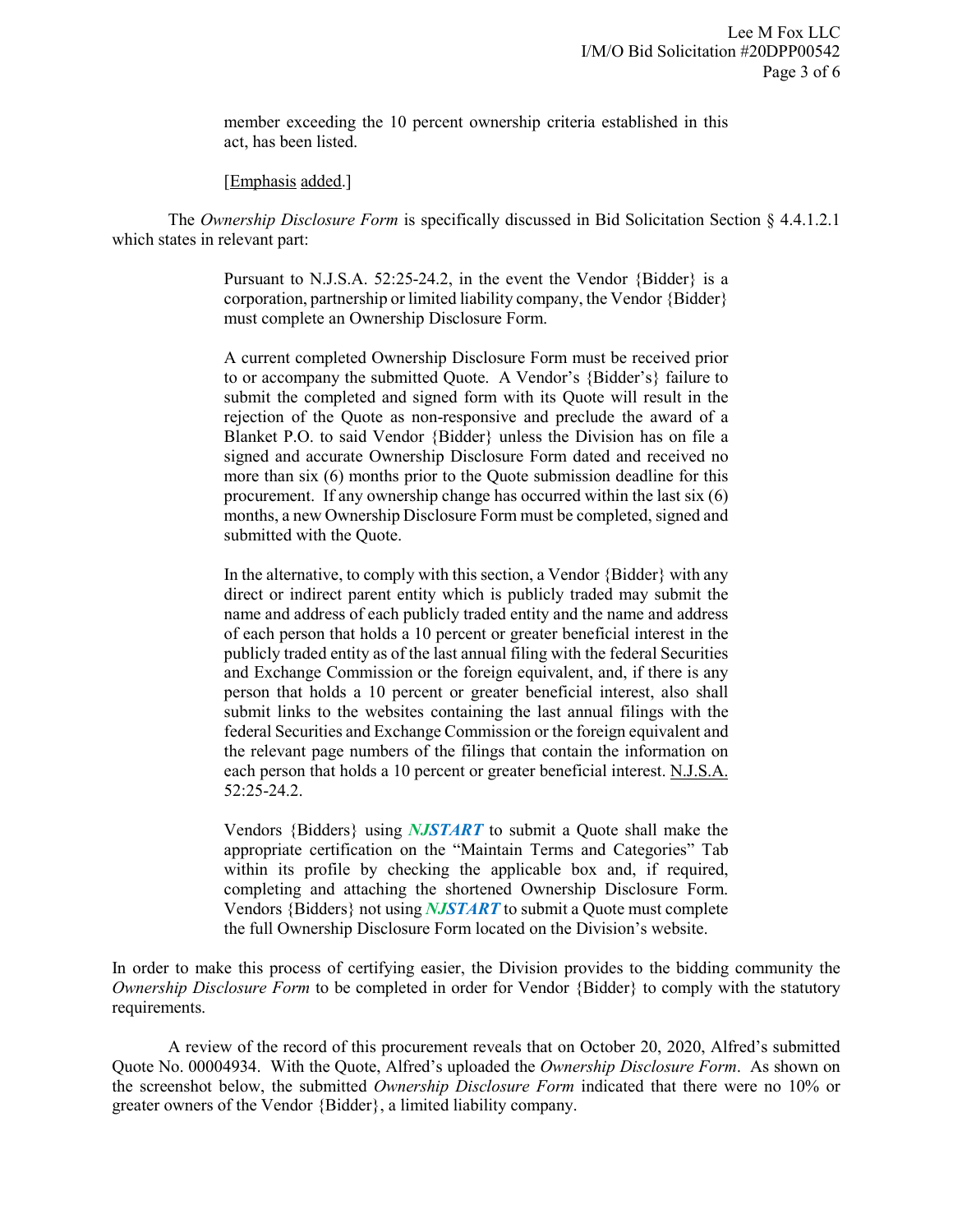|                                                     | <b>STATE OF NEW JERSEY</b> | <b>DEPARTMENT OF THE TREASURY</b><br><b>DIVISION OF PURCHASE AND PROPERTY</b><br>33 WEST STATE STREET, P.O. BOX 230<br>TRENTON, NEW JERSEY 08625-0230                                                                                                                                                                                                                                                  |            |           |
|-----------------------------------------------------|----------------------------|--------------------------------------------------------------------------------------------------------------------------------------------------------------------------------------------------------------------------------------------------------------------------------------------------------------------------------------------------------------------------------------------------------|------------|-----------|
|                                                     |                            | <b>OWNERSHIP DISCLOSURE FORM</b>                                                                                                                                                                                                                                                                                                                                                                       |            |           |
| <b>BID SOLICITATION #:</b>                          | 20DPP00542                 | VENDOR (BIDDER): ALFRED'S AUCTION SERVICELLE                                                                                                                                                                                                                                                                                                                                                           |            |           |
|                                                     |                            | PART <sub>1</sub>                                                                                                                                                                                                                                                                                                                                                                                      |            |           |
|                                                     |                            |                                                                                                                                                                                                                                                                                                                                                                                                        | <b>YES</b> | <b>NO</b> |
|                                                     |                            | Are there any individuals, partners, members, stockholders, corporations, partnerships, or limited<br>liability companies owning a 10% or greater interest in the Vendor {Bidder}?                                                                                                                                                                                                                     | т          | 杰         |
|                                                     |                            |                                                                                                                                                                                                                                                                                                                                                                                                        |            |           |
|                                                     |                            | If you answered, "YES" above, you must disclose the following: (a) the names and addresses of all stockholders in the corporation<br>who own 10 percent or more of its stock, of any class; (b) all individual partners in the partnership who own a 10 percent or<br>greater interest therein; or, (c) all members in the limited liability company who own a 10 percent or greater interest therein. |            |           |
| <b>NAME</b>                                         |                            |                                                                                                                                                                                                                                                                                                                                                                                                        |            |           |
|                                                     |                            |                                                                                                                                                                                                                                                                                                                                                                                                        |            |           |
| <b>ADDRESS 1</b><br><b>ADDRESS 2</b><br><b>CITY</b> |                            | <b>STATE</b>                                                                                                                                                                                                                                                                                                                                                                                           | ZiP        |           |

As an alternative to the submission of the *Ownership Disclosure Form*, Vendors {Bidders} using *NJSTART* to submit a Quote are able to make the appropriate certification regarding ownership disclosure on the "Maintain Terms and Categories" Tab within its *NJSTART* Vendor profile. Bid Solicitation Section § 4.4.1.2.1. Alfred's did not complete the Ownership Disclosure category in its *NJSTART* Vendor profile.

In performing its review of the submitted Quote, including the *Disclosure of Investigations and Other Actions Involving the Vendor Form* shown on the screenshot below, the Bureau found that Alfred's had indicated that Alfred Finocchiaro was the "Owner".

|                                                              | <b>STATE OF NEW JERSEY</b><br>DEPARTMENT OF THE TREASURY<br><b>DIVISION OF PURCHASE AND PROPERTY</b><br>33 WEST STATE STREET, P.O. BOX 230<br>TRENTON, NEW JERSEY 08625-0230 |                                         |                                |                                  |
|--------------------------------------------------------------|------------------------------------------------------------------------------------------------------------------------------------------------------------------------------|-----------------------------------------|--------------------------------|----------------------------------|
|                                                              | DISCLOSURE OF INVESTIGATIONS AND OTHER ACTIONS INVOLVING THE VENDOR FORM                                                                                                     |                                         |                                |                                  |
| <b>BID SOLICITATION #:</b>                                   | 20DPPO0542                                                                                                                                                                   |                                         |                                | VENDOR: ALTRED'S AUCTION SERVICE |
|                                                              | PLEASE LIST ALL OFFICERS/DIRECTORS OF THE VENDOR BELOW.<br>IN PART 2 OF THIS FORM, YOU WILL BE REQUIRED TO ANSWER QUESTIONS REGARDING THESE INDIVIDUALS.                     | PART <sub>1</sub><br>OFFICERS/DIRECTORS |                                |                                  |
| NAME<br><b>TITLE</b><br><b>ADDRESS 1</b><br><b>ADDRESS 2</b> | ALFRED I FINOCEHIARO<br>AUCTION EDR LOWNER<br>173 APPLE 6ARTH RD                                                                                                             |                                         |                                |                                  |
| <b>CITY</b>                                                  | MONROE TWP                                                                                                                                                                   | <b>STATE</b>                            | $New$ $JCK$ $5cy$ $ZIP$ $OS83$ |                                  |

As such, the Bureau perceived an ambiguity between the *Ownership Disclosure Form* and the other submitted forms which required a clarification.<sup>[1](#page-3-0)</sup> Accordingly, on January 26, 2021, as permitted by Bid Solicitation Section 6.4 *Clarification of Quote / State's Right to Request Further Information* the Bureau wrote to Alfred's seeking to resolve this ambiguity.

l

<span id="page-3-0"></span><sup>&</sup>lt;sup>1</sup> No other statement of ownership of the Vendor {Bidder} was included with the Quote.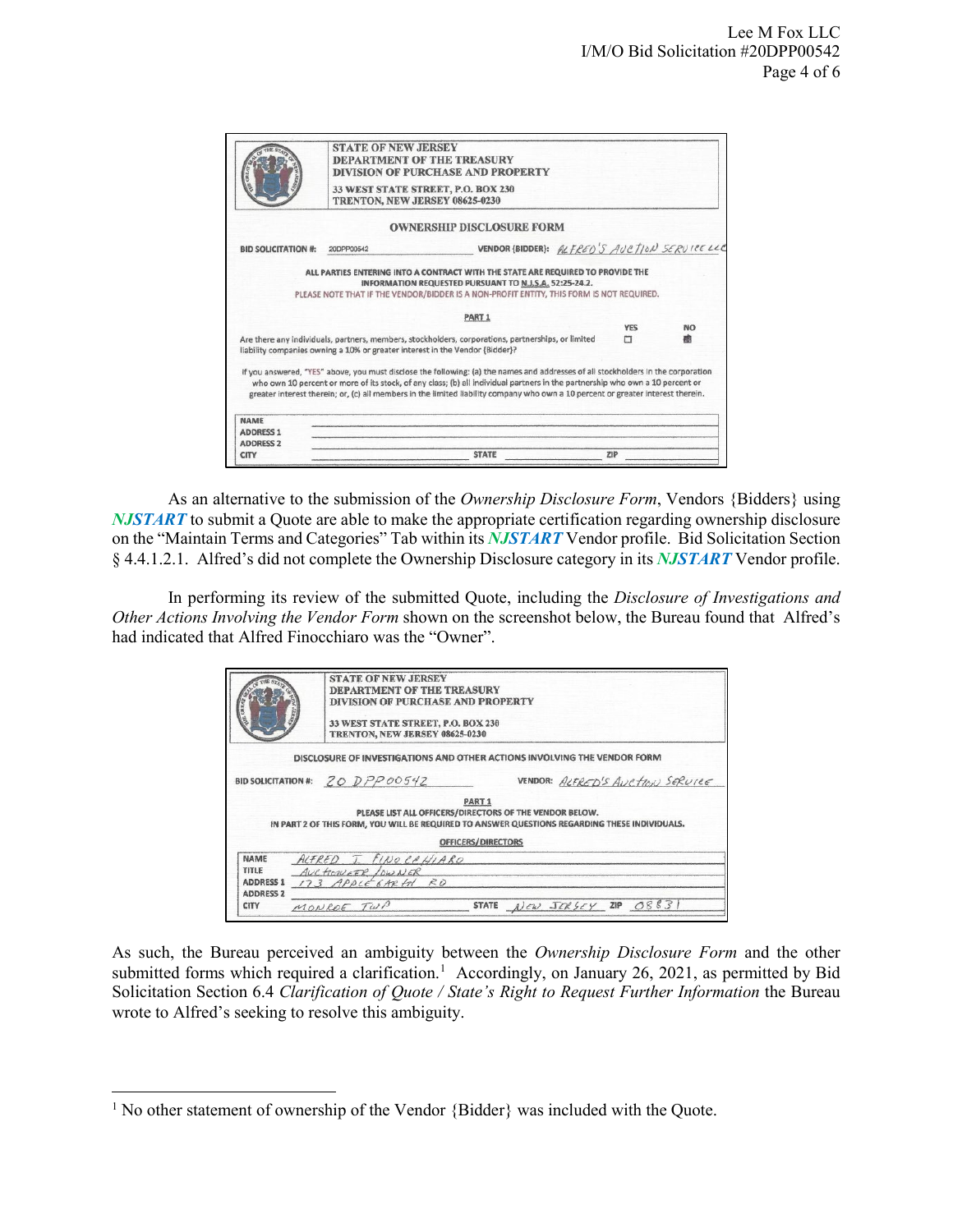As part of its Quote, your firm answered "No" to Question #1 on its Ownership Disclosure Form, indicating that there are no individuals, corporations, partnerships, or limited liability companies owning a 10% or greater interest in the Company. However, your firm's Offer and Acceptance Page, Disclosure of Investment Activities in Iran Form, and Disclosure of Investigations and Other Actions Involving the Vendor Form submitted with the Quote identifies Alfred Finocchiaro as "Owner". The Procurement Bureau is requesting that your Company clarify this ambiguity.

Please confirm whether or not Alfred Finocchiaro owns a 10% or greater interest in the Company. Additionally, please confirm whether or not there any additional individuals, corporations, partnerships, or limited liability companies owning a 10% or greater interest in the Company.

On January 28, 2021, Alfred's responded stating:

l

Clarification – Bid Solicitation 20DPP00542. In response to your question, I have 100% ownership in Alfred's Auction Service LLC. I became an auctioneer May 1, 1980, incorporated as Alfred's Auctions Inc. in 1992 and change business status to Alfred's Auction Service LLC March 2017. I have always been the owner 100% of the time. No one besides myself has a share of Alfred's Auctions Inc., Alfred's Auction Service LLC or (dba) Alfred's Auctions. If I mistakenly placed that information in the wrong place I apologize.

The Bureau accepted Alfred's response as a statement clarifying the ambiguity between the *Ownership Disclosure Form* and the other submitted forms.

I disagree with Bureau's conclusion that Alfred's January 28, 2021, response was a permissible clarification. Rather I find that Alfred's response was an impermissible supplementation, change or correction to the submitted Quote; and therefore, not permitted under as permitted by *In re Protest of Award of On-Line Games Prod. & Operation Servs. Contract*, Bid No. 95-X-20175, 279 N.J. Super. 566, 597 (App. Div. 1995) (holding that "in clarifying or elaborating on a proposal, a bidder explains or amplifies what is already there. In supplementing, changing or correcting a proposal, the bidder alters what is there. It is the alteration of the original proposal which was interdicted by the RFP".)

In reviewing the Bureau's clarification letter, it appears that the Bureau read Alfred Finocchiaro's title as equivalent to a statement of ownership; and therefore believed that there was ambiguity between Alfred's submitted *Ownership Disclosure Form* which indicated that there were no 10% or greater owners, and the notation of Alfred Finocchiaro as an "Owner" on other submitted documents.<sup>[2](#page-4-0)</sup> However, it is possible to read those documents together. To do so, Mr. Finocchiaro title of "Owner" would mean that he was a member having a less than 10% of the of the limited liability company, and that there were several other members of the limited liability company, such that all members of the limited liability company, held less than a 10% interest in the bidding entity.

<span id="page-4-0"></span><sup>&</sup>lt;sup>2</sup> In each instance where Alfred Finocchiaro's title was listed as "Owner" or "Auctioneer/Owner," there was no indication or statement regarding the ownership structure of the bidding entity.